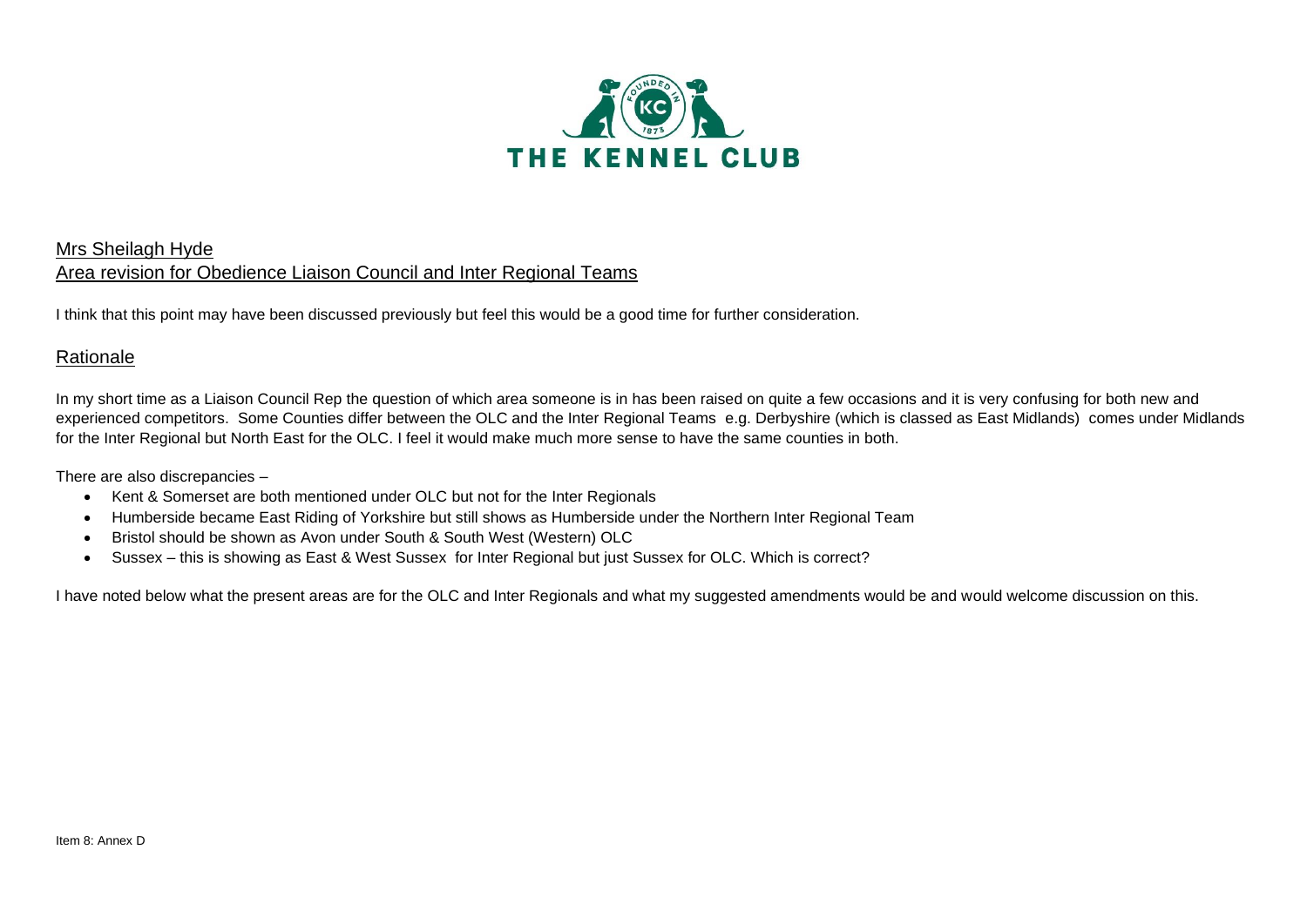# THE KENNEL CLUB

The present areas are – Suggested amendments to areas -

## **Midlands**

**Inter Regional OLC Inter Regional OLC** Derbyshire **Buckinghamshire** Derbyshire **Derbyshire** Derbyshire Leicestershire Gloucestershire Leicestershire Leicestershire Northamptonshire Herefordshire **Northamptonshire** Northamptonshire Northamptonshire Nottinghamshire Leicestershire Nottinghamshire Nottinghamshire Nottinghamshire Oxfordshire **Northamptonshire** Oxfordshire Oxfordshire Oxfordshire Rutland **Nottinghamshire** Rutland Rutland Rutland Shropshire **Shropshire** Oxfordshire Shropshire Shropshire Shropshire Shropshire Staffordshire **Staffordshire** Rutland Staffordshire Staffordshire Staffordshire Warwickshire Shropshire Warwickshire Warwickshire West Midlands Staffordshire West Midlands West Midlands Worcestershire Warwickshire Worcestershire Worcestershire West Midlands Worcestershire

## **South East & East Anglia (Southern)**

| <b>Inter Regional</b>         | OLC            | <b>Inter Regional</b> | <b>OLC</b>    |
|-------------------------------|----------------|-----------------------|---------------|
| <b>Bedfordshire</b>           | Bedfordshire   | <b>Bedfordshire</b>   | <b>Bedfo</b>  |
| <b>Berkshire</b>              | Cambridgeshire | Buckinghamshire       | <b>Buckir</b> |
| Buckinghamshire               | Essex          | Cambridgeshire        | Camb          |
| Cambridgeshire<br>East & West | Hertfordshire  | Essex                 | Essex         |
| Sussex                        | Kent           | Hertfordshire         | Hertfo        |

Bedfordshire **Buckinghamshire Cambridgeshire Hertfordshire** 

Item 8: Annex D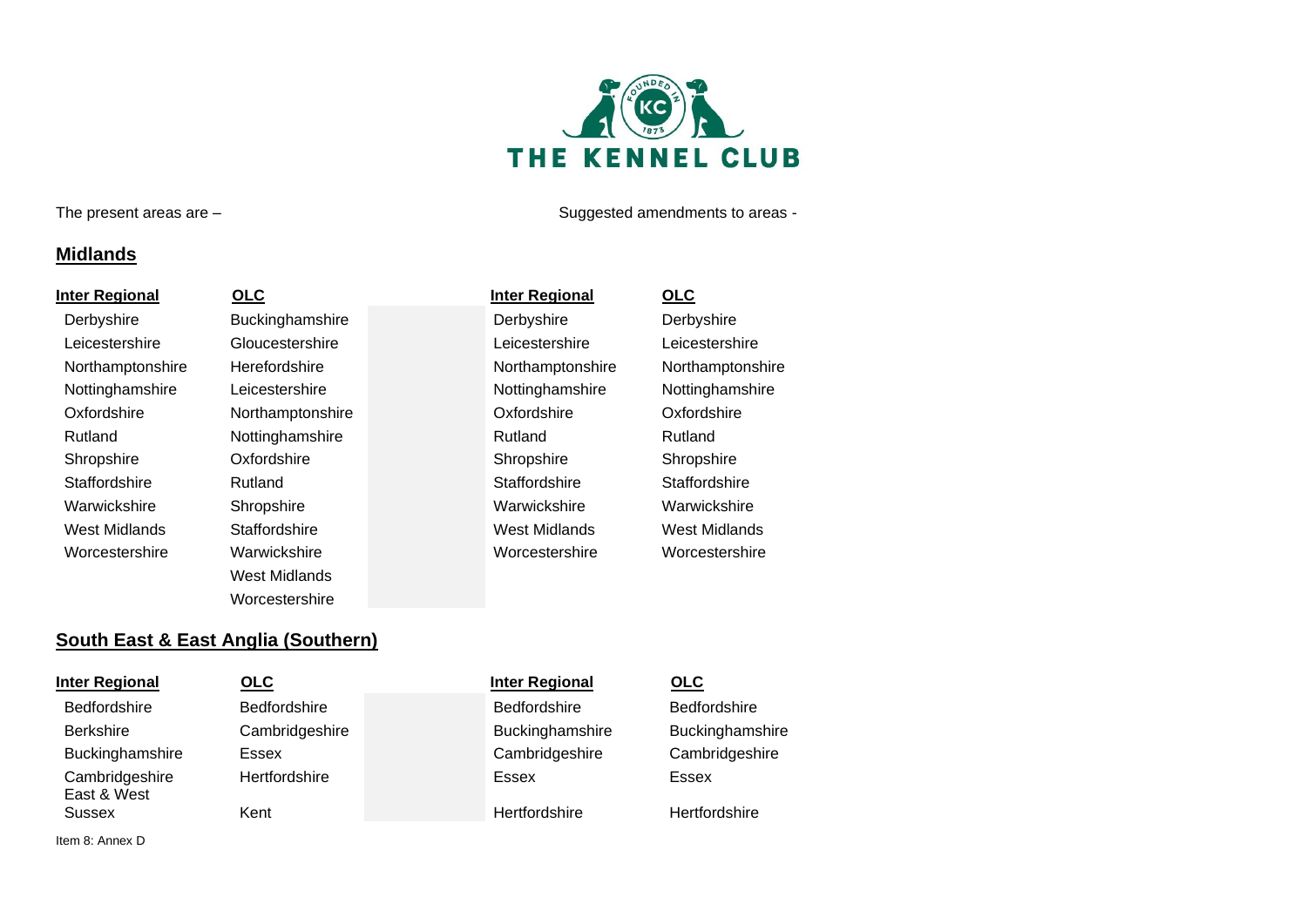

| <b>Essex</b>   | Lincolnshire   |                       | Kent           |
|----------------|----------------|-----------------------|----------------|
| Hampshire      | London         | London                | London         |
| Hertfordshire  | <b>Norfolk</b> | <b>Norfolk</b>        | <b>Norfolk</b> |
| <b>IOW</b>     | <b>Suffolk</b> | Suffolk               | Suffolk        |
| London         | Surrey         | Surrey<br>East & West | Surrey         |
| <b>Norfolk</b> | <b>Sussex</b>  | <b>Sussex</b>         | Sussex         |
| Suffolk        |                |                       |                |

## **South & South West (Western)**

| <b>Inter Regional</b> | OLC              | <b>Inter Regional</b> | OLC              |  |
|-----------------------|------------------|-----------------------|------------------|--|
| Avon                  | <b>Bristol</b>   | Avon                  | <b>Bristol</b>   |  |
| Cornwall              | <b>Berkshire</b> | <b>Berkshire</b>      | <b>Berkshire</b> |  |
| Devon                 | Cornwall         | Cornwall              | Cornwall         |  |
| Dorset                | Devon            | Devon                 | Devon            |  |
| Gloucestershire       | Dorset           | Dorset                | Dorset           |  |
| Herefordshire         | Hampshire        | Gloucestershire       | Gloucestershire  |  |
| Wiltshire             | <b>IOW</b>       | Hampshire             | Hampshire        |  |
|                       | Somerset         | Herefordshire         | Herefordshire    |  |
|                       | Wiltshire        | <b>IOW</b>            | <b>IOW</b>       |  |
|                       |                  |                       | Somerset         |  |
|                       |                  | Wiltshire             | Wiltshire        |  |

Surrey